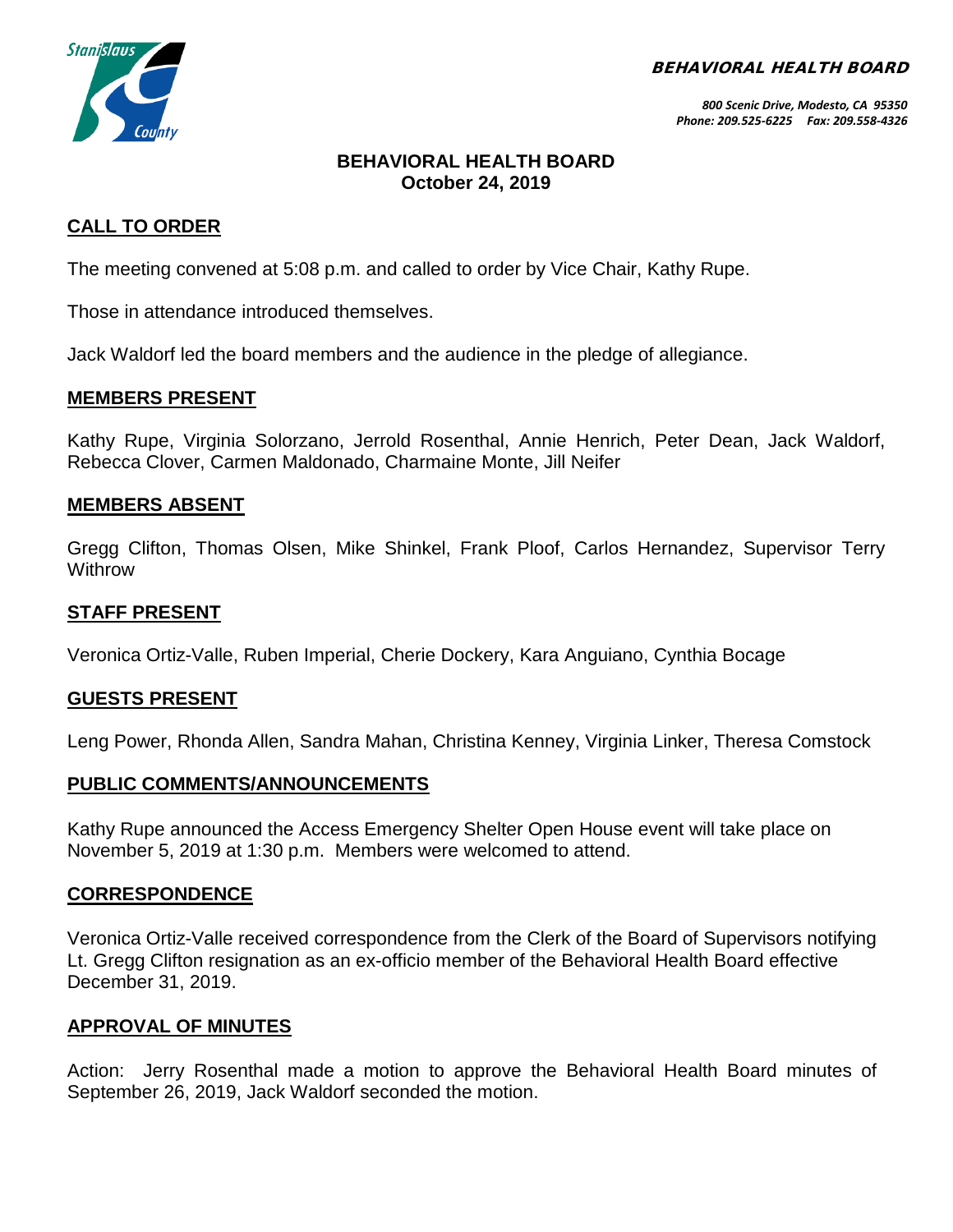Behavioral Health Board October 24, 2019 Page 2 of 4

# **CONSUMER REPORTS/COMMENTS**

No report.

### **FAMILY MEMBER REPORTS/COMMENTS**

No Report.

# **BOARD OF SUPERVISORS REPORT**

No report.

#### **PRESENTATION –** California Association of Local Behavioral Health Boards and Commissions (CALBHB/C)

Theresa Comstock, Director with the CALBHB/C, a statewide organization, supporting the work of local mental health and behavioral health boards and commissions by providing resources, communication and statewide advocacy. Theresa discussed and provided information related to changes to the California Welfare and Institutions Codes 5604 and 5848; the need of Adult Residential Facilities (ARFs); Criminal Justice; Older Adults. Theresa thanked the members of the board for their membership and support to the Behavioral Health Board.

#### **PRESENTATION – Slate of Officers Ad Hoc Nomination Committee**

Jack Waldorf, Virginia Solorzano, and Jerry Rosenthal, Ad hoc Nominating Committee, provided recommendations from Board members for the Chair and Vice Chair positions for calendar year 2020. Kathy Rupe opened the floor for further nominations. Recommendations are as follows: Carlos Hernandez to serve as Chair and Kathy Rupe to serve as Vice Chair. The election of officers will be presented at the meeting in November.

### **COMMITTEE REPORTS**

#### Executive Committee

Veronica Ortiz-Valle thanked everyone for submitting their annual committee summaries timely. The Behavioral Health Board Annual Report is scheduled to go before the Board of Supervisors on Tuesday, November 5, 2019 at 9:00 a.m. at the Board Chambers, 1010 10<sup>th</sup> Street, Modesto. Members were reminded the next Behavioral Health Board meeting on November 21, 2019 will be held at the Stanislaus Recovery Services (SRC) campus.

Peter Dean, Ad Hoc Document Review Committee reviewed the BHB Roles and Responsibilities and Site Visit Protocols with no further updates and recommended to submit for update and distribution. In addition, Peter recommended for another Ad Hoc committee to revisit the idea of creating a BHB manual and the possibility of having a library page on the BHB web page. Annie Henrich, Kathy Rupe, and Peter Dean will participate in this committee.

### Administrative, Fiscal Management Committee

No report.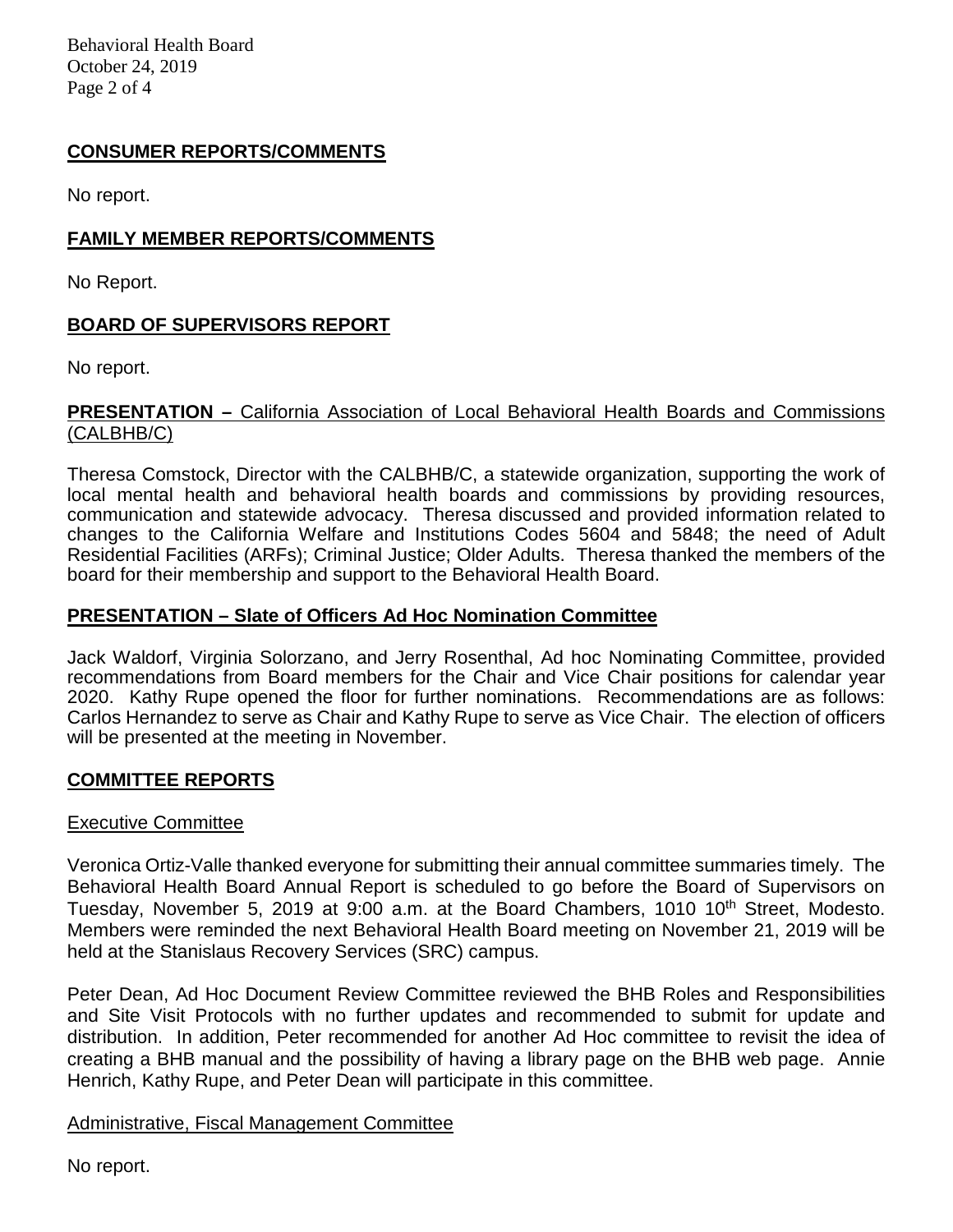Behavioral Health Board October 24, 2019 Page 3 of 4

# Managed Care Committee

No report.

# Prevention and Community Education/Outreach Committee

No report.

# Impact - Department Run Services Committee

Peter Dean reported the second module/training was provided by Kevin Panyanouvong regarding the functions of the Public Guardian program.

# Impact – Contract Run Services Committee

Rebecca Clover reported that a presentation on substance use treatment for youth was provided.

# **CULTURAL COMPETENCY, EQUITY AND SOCIAL JUSTICE COMMITTEE (CCESJC)**

Carmen Maldonado reported the committee met on October 8, 2019. Ruben Imperial opened the meeting and presented on the BHRS Strategic Planning process. Bernadette Kaldani was promoted as the new coordinator for BHRS Training, replacing Jennifer Baker. There will be no meeting in November due to the holiday. The next scheduled meeting is December 9, 2019 in the Redwood Room.

# **DEPARTMENT REPORT**

Ruben Imperial reported on the following highlights:

- The Department of Health Care Services (DHCS) will be releasing the Medi-Cal Waiver draft recommendations at the end of October.
- BHRS Strategic planning process continues to unfold, working to define what is behavioral health treatment. Ruben will provide a more depth presentation at the next board meeting.
- Plans to apply for the phase two of the No Place Like Home (NPLH) competitive funding is underway. This funding will be designated for the Kansas House project.
- The Mental Health Services Act (MHSA) Stakeholder meeting was held on Friday, October 18, 2019. Ruben will provide additional information on the MHSA proposals at the next board meeting.

# **ANNOUNCEMENTS**

Annie Henrich shared the Stanislaus Asian American Community Resource (SAACR) visited the Modesto Outdoor Emergency Shelter (MOES) to provide lunch to the residents. SAACR will also be conducting outreach to the southeast populations during the 2020 Census. In addition, Annie was invited to participate in a panel to name the new 28-day Women's Transitional Housing facility. Ruben Imperial mentioned the Asian and Mental Health Empowerment Conference will be held in November 21 – 22, 2019.